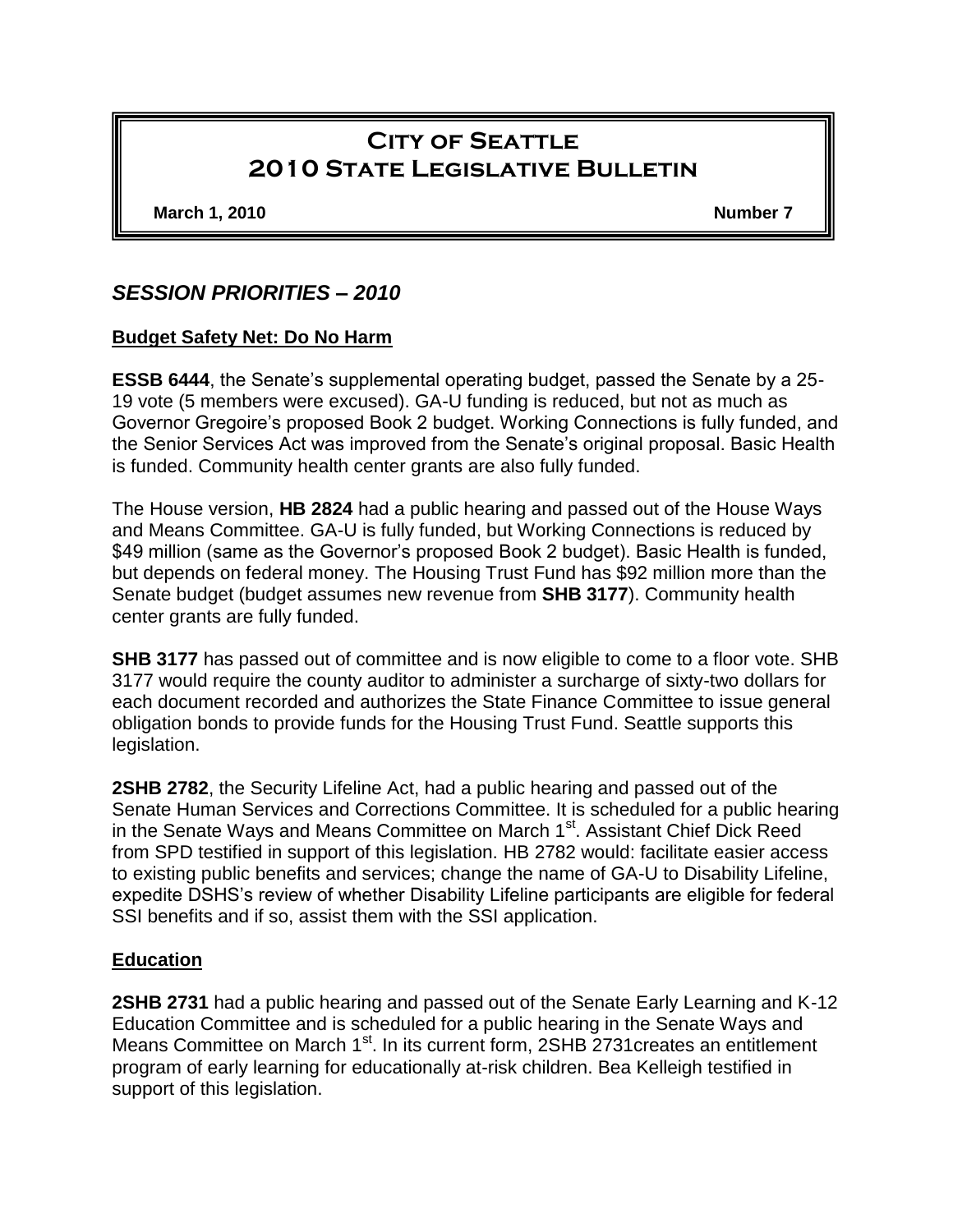**E2SSB 6696** had a public hearing and passed out of the House Ways and Means Committee. SB 6696 is the Senate's education reform bill that would require action plans for persistently low-achieving schools and their districts to target funds and assistance to turn around the identified low-achieving schools, as well as other reforms. It now contains a provision that would enhance accountability of Seattle Pubic School principals.

**SSB 6759** passed all House Committees and is now eligible to come to a vote by the House of Representatives. SB 6759 establishes a working group to develop a plan for implementing a voluntary program of early learning. Bea Kelleigh testified in support of this legislation on behalf of the City.

## **Public Safety**

**EHB 1679**, the Jason McKissack Act, would reimburse medical expenses for certain disabled public safety personnel. The bill had a public hearing in the Senate Ways and Means Committee and must pass out of Committee by March1st.

## **Revenue/Fiscal**

**ESSB 6130** which suspends the 2/3 vote requirement for raising revenue, was signed into law by Governor Gregoire.

**SSB 6424**, the Senate version of the local fiscal flexibility bill, had a public hearing in the House Finance Committee and is schedule for executive action on March 1<sup>st</sup>. The core provision of the bill—removing the non-supplant requirements for the additional .3 public safety sales tax—remains intact.

**ESHB 3179.** had a public hearing in the Senate Ways and Means Committee on February  $27<sup>th</sup>$ . It must be passed out of Committee by March 1<sup>st</sup> in order to remain alive. This bill removes the non-supplant requirements, but it also contains additional provisions that would allow cities to impose a .1 public safety sales tax if the county fails to impose the full .3 by Dec 31<sup>st</sup>. In addition, HB 3179 clarifies the recent brokered natural gas court case to allow the City to continue collecting the tax. Craig Engelking testified in support of this legislation during the Senate public hearing.

HB 3176 had a hearing in the House Finance Committee on Saturday February 13<sup>th</sup>. HB 3176 increases state revenues by closing certain tax loopholes, ending certain tax preferences, and extending the B&O tax to out of state businesses that operate in Washington.

## **Transportation**

**E2SHB 1591** had a public hearing in the Senate Transportation Committee. HB 1591 provides greater flexibility for Transportation Benefit Districts, primarily by allowing the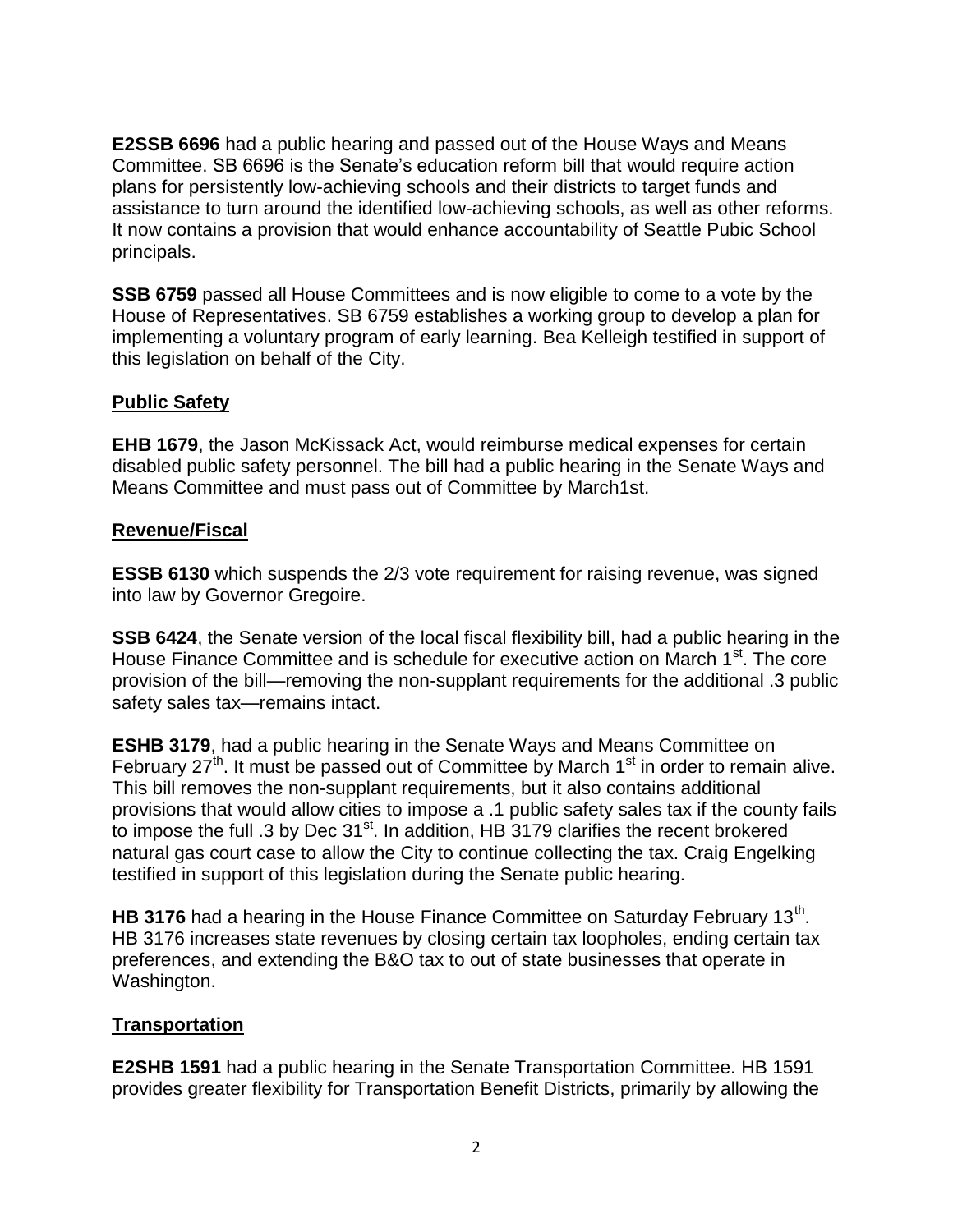sales tax to be collected up to 30 years thereby allowing it to be bonded against. Seattle supports this legislation.

**ESHB 1775** would allow the City to regulate limousines. It had a public hearing in the Senate Transportation Committee. Denise Movius testified in support of this legislation.

**SSB 6570,** which would allow certain private transportation providers to use designated transit only lanes, had a public hearing in the House Transportation Committee. The bill, although improved from the original version, is still problematic. Charles Bookman from SDOT testified on behalf of the City. He expressed the City's concerns with the bill and asked that certain problematic sections be revised.

## **Water Stewardship**

**HB 3181** and **SB 6851** would provide state funding for stormwater clean up, primarily through a competitive grant program. The revenue would come from an increase in the Hazardous Substance Tax and would raise an estimated \$250 M a year. Under the current proposal, most of the revenue would initially go to help address the general fund deficit, but would be phased out over time, with all of the money going to stormwater by 2015. After passing the House Capital Budget Committee, HB 3181 was re-referred to the House Finance Committee, where it was heard Friday morning the  $26<sup>th</sup>$ . The Senate Ways and Means Committee heard SB 6851 the afternoon of the 22<sup>nd</sup>. The proposed Senate revenue package, which will help address the general fund gap, does not include the MTCA funds. The House has not released their revenue package, but the House capital budget assumes passage of the bill. Seattle supports this legislation.

## *ONGOING PRIORITIES – 2010*

## **Race and Social Justice/Civil Rights**

**SSB 6338** concerns transitional housing. Seattle opposed the bill because it would have exempted individuals living in transitional housing from the protections afforded by the Residential Landlord Tenant Act. Residents of transitional housing are often a marginalized and vulnerable population. This proposed legislation would have had a disproportionately negative impact on the poor and low-income, the recently institutionalized, single parent families, and racial and ethnic minorities. The bill passed the Senate by a 48-0 vote, but died in the House Human Services Committee.

#### **Economic Development**

**2ESHB 2912** was referred to the Senate Ways and Means Committee and awaits a public hearing. As it passed the House, it requires the dedicated accounts to fund the arts, affordable housing, tourism promotion, youth athletic facilities, regional centers, performing arts centers, and health and human services provided by nonprofit agencies.